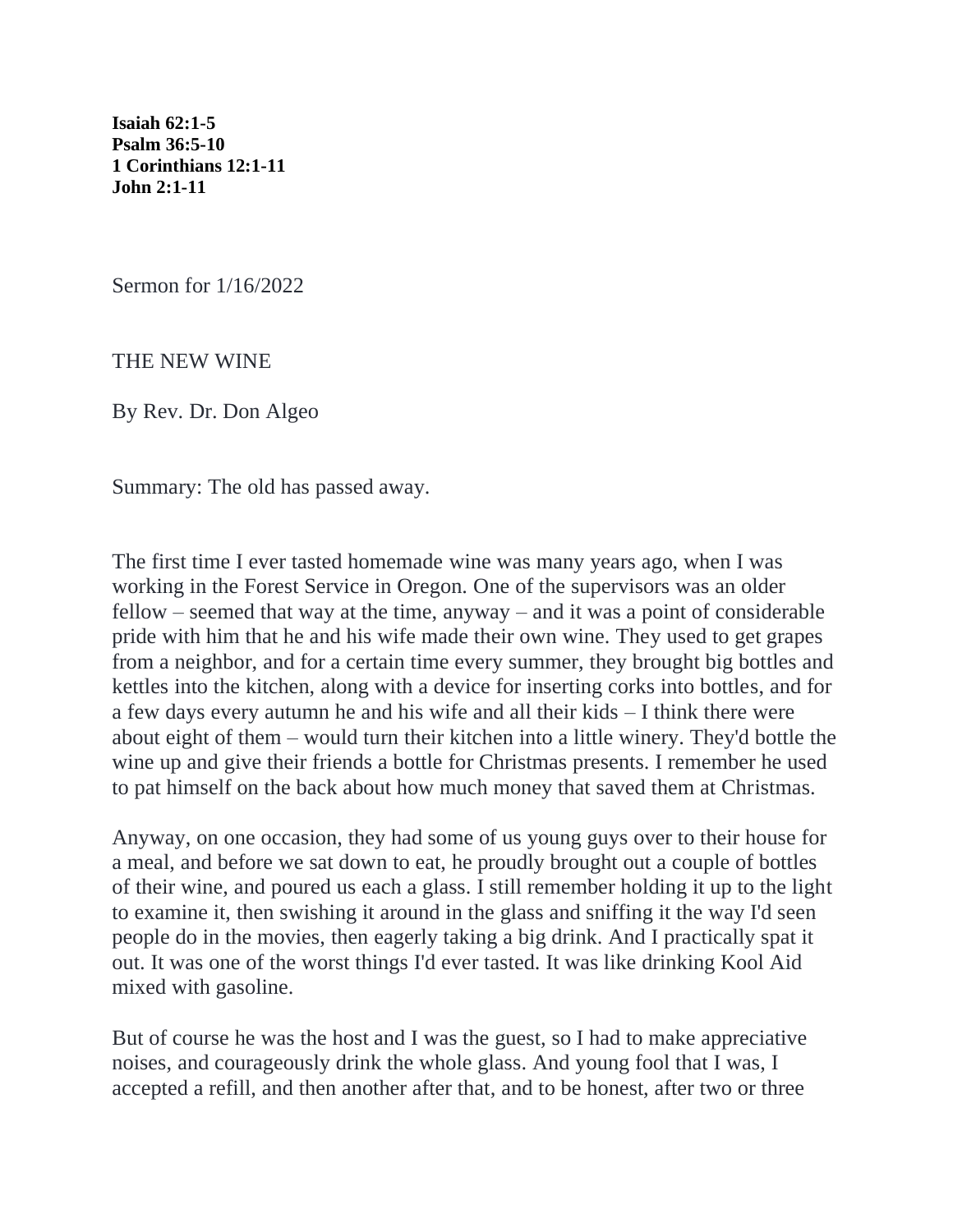refills, I was pretty much able to get it down without wanting to gag. I don't remember how the meal went after that, but maybe that just means that the wine did what wine is supposed to do. He had in fact taken ordinary grape juice and turned it into wine. That seemed almost like a miracle to me at the time.

But here's the point. It wasn't a miracle, like the one we read about in our Gospel selection for this morning. My friend didn't turn water into wine; he turned grape juice into wine.

Perhaps a brief review of how grape juice turns into wine is in order. When you mix grape juice or any liquid that has natural sugar in it with yeast, the bacteria in the yeast start consuming the sugar, and, without being too graphic about it, as a byproduct of eating the sugar, these bacteria excrete ethyl alcohol, and that's what makes it intoxicating. (As an aside, that's why ordinary wine never has a very high alcoholic content: once there's a certain level of ethyl alcohol in the grape juice, it kills the yeast bacteria, and the whole process comes to a natural and inevitable halt.)

But here's the point. The original fluid has to have sugar in it. If you put the same yeast into plain water, all you'll ever have is yeasty tasting water, since there's nothing for the bacteria to consume. It's therefore literally impossible to turn water into wine.

And yet that's exactly what Jesus did: turned ordinary water into wine. He did something that had no possible earthly explanation.

And so the first thing that John wants us to see in this miracle is that Jesus brought something wholly new into God's creation. It is a miracle of transformation, taking what was old and transforming it into something new, something that never could have been before, but now that Jesus has come, something that changes everything.

Paul points to this understanding of what Christ's appearance in the world means to us when he wrote in his second letter to the Corinthians:

*So from now on we regard no one according to the flesh. Although we once regarded Christ in this way, we do so no longer. 1[7Therefore](https://biblehub.com/greek/5620.htm) [if](https://biblehub.com/greek/1487.htm) [anyone](https://biblehub.com/greek/5100.htm) [is](https://biblehub.com/greek/1722.htm)  [in](https://biblehub.com/greek/1722.htm) [Christ,](https://biblehub.com/greek/5547.htm) [he is a new](https://biblehub.com/greek/2537.htm) [creation.](https://biblehub.com/greek/2937.htm) [The](https://biblehub.com/greek/3588.htm) [old](https://biblehub.com/greek/744.htm) [has passed away.](https://biblehub.com/greek/3928.htm) [Behold,](https://biblehub.com/greek/2400.htm) [the new](https://biblehub.com/greek/2537.htm) [has](https://biblehub.com/greek/1096.htm)  [come!](https://biblehub.com/greek/1096.htm) (2 Cor 5: 17)*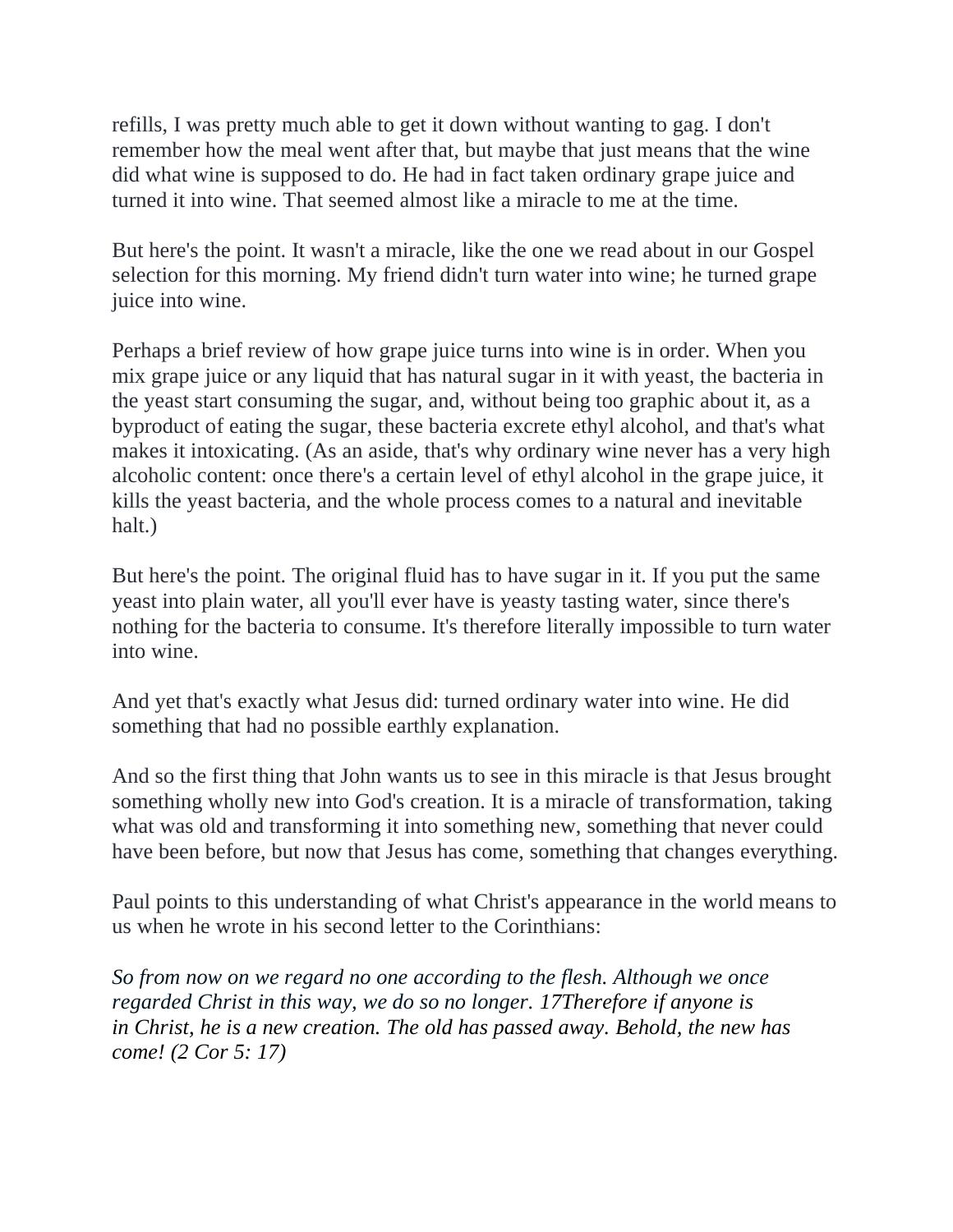Paul's point is that Jesus did not simply rearrange the world, he completely changed the world; he didn't simply add something to the world, he gave it a new beginning. And that's clearly the meaning that John finds in this first miracle of Christ. When Jesus takes control of the wedding party, the party ceases to be simply another worldly wedding, it becomes a heavenly celebration. The water doesn't just become better water; it becomes something entirely different: it becomes wine.

And the symbolism of the wine itself tells us something enormously important about the nature of this transformation, of this new beginning. And surely that's the second thing John wants us to see in this miracle.

Throughout our Bible, wine is used again and again as a symbol of God's blessing:

Isaiah 25:6 prophesies that *"The LORD of hosts will prepare a lavish banquet for all peoples on this mountain; A banquet of aged wine, choice pieces with marrow, And refined, aged wine."*

The author of Ecclesiastes tells us in Ecclesiastes 9:7: *"Go then, eat your bread in happiness and drink your wine with a cheerful heart; for God has already approved your works."*

Over the years, we've established a tradition when we conclude one of our Bible Study segments of celebrating with something yummy to eat – this year, of course, we had the World's Best cheese – accompanied with a bottle or three of wine – and many here can testify to how the get-togethers become more animated and friendly as the glasses are refilled. That's just what wine does. We toast the new year with champagne, not with milk.

And so also, the wedding party in Cana would have remained a subdued and somber affair if Jesus had converted the water into milk; but he didn't, he converted it into wine, that lubricant of happy celebration. The wedding party wasn't simply changed, it was enlivened, it was invigorated, it was transformed into joyful milestone in the lives of all those in attendance.

And in the same way when Jesus enters into our life, whether it's the life of a community or a church or, most importantly, into the life of every individual, that life is injected with joy, given a new vibrant quality and a new living and delightful substance. "Behold, the new has come!"